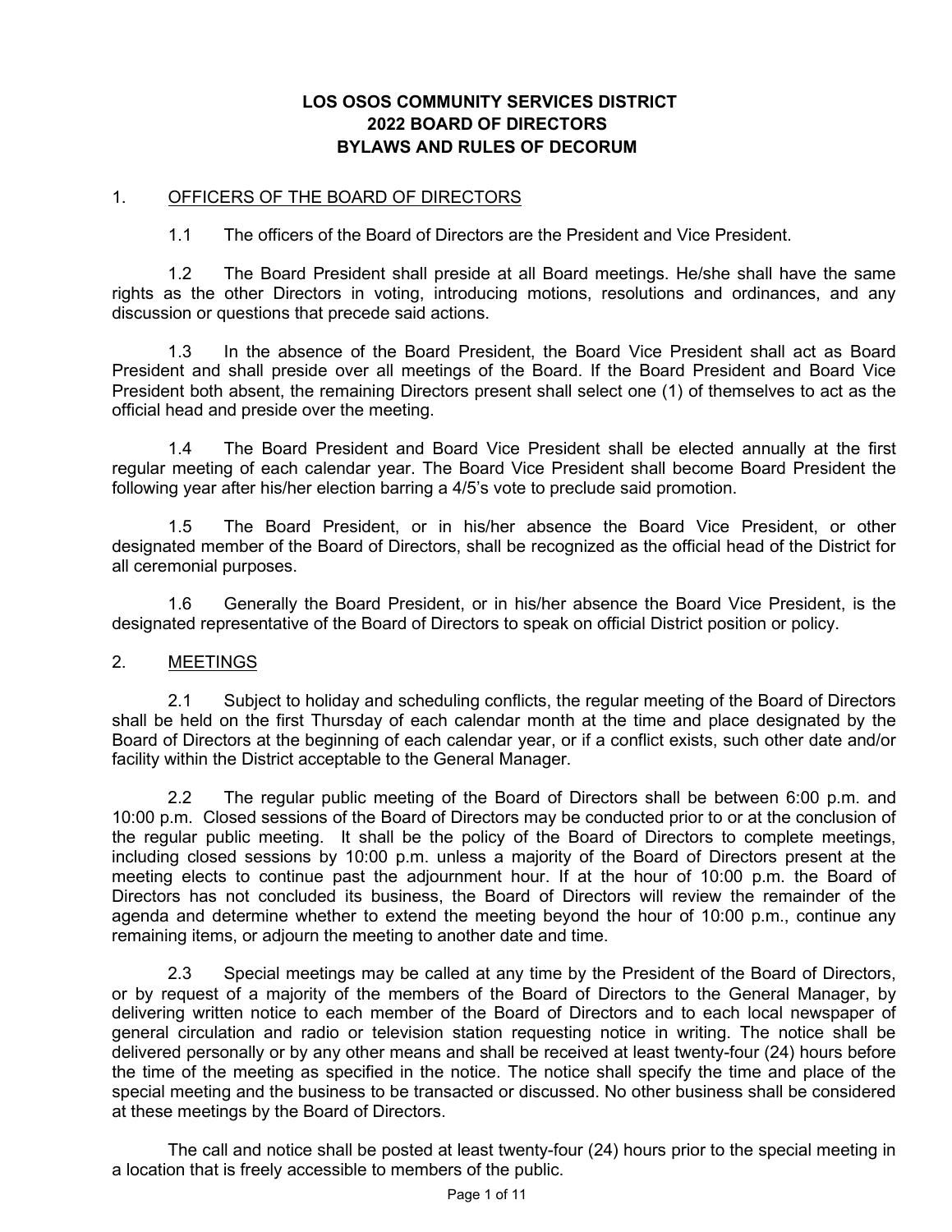2.4 Directors shall attend all regular and special meetings of the Board of Directors unless there is good cause for absence.

2.5 No action or discussion may be taken on an item not on the posted agenda; provided, however, matters deemed to be emergencies or of an urgent nature may be added to the agenda under the procedures of the Brown Act.

Pursuant to the Brown Act:

(a) Directors may briefly respond to statements or questions from the public; and

(b) Directors may, on their own initiative or in response to public questions, ask questions for clarification, provide references to staff or other resources for factual information, or request staff to report back at a subsequent meeting; and

(c) The Board President or the Board of Directors itself may take action to direct staff to place a matter on a future agenda.

2.6 The Board President shall determine the order in which agenda items shall be considered for discussion and/or actions taken by the Board of Directors. He/she shall vote on all questions and on roll call his/her name shall be called last.

2.7 A majority of the Board of Directors shall constitute a quorum. However, all actions must be approved by a minimum of three (3) Directors. Where there is a lack of a quorum, the Board President, or any Director shall adjourn such meeting, or, if no Director is present, the District Secretary shall adjourn the meeting.

2.8 State laws are in place which attempt to eliminate any action by a Public Official, including members of the Board of Directors, which may create a conflict of interest. Laws which regulate conflicts of interest are very complicated. The following provides a brief summary of economic conflict related laws. Directors are encouraged to consult with District Legal Counsel and/or the FPPC at 1-800-ASK-FPPC (1-800-275-3772) if they have questions about a particular agenda item.

(a) The general rule is that a Director may not participate in the making of a governmental decision if it is reasonably foreseeable that the decision will have a material financial effect on the official or a member of his or her immediate family.

(b) Where there is a conflict of interest, the conflicted Director, prior to consideration of the agenda item, shall disclose the nature of the conflict of interest and recuse himself or herself from hearing or deciding the matter and step down from the dais and leave the room.

(c) Should the recusal of one (1) or more conflicted Directors result in the lack of a quorum and the participation of a conflicted Director is necessary for resolution of an item, the Board of Directors will follow the requirements of the California Political Reform Act to determine which conflicted members shall be allowed to participate.

2.9 The Board of Directors takes actions by motion, resolution, or ordinance.

(a) For each proposed action to be taken by the Board of Directors, the Board President shall identify the motion-maker and the second and either state the motion or direct Staff to state the motion prior to taking the vote. The Board President shall announce the Board of Directors' decision on all subjects.

(b) A roll call vote shall be taken upon the passage of all ordinances and resolutions, and shall be entered in the minutes of the Board of Directors showing those Directors voting aye, those voting no, those not voting due to a conflict, and those abstaining.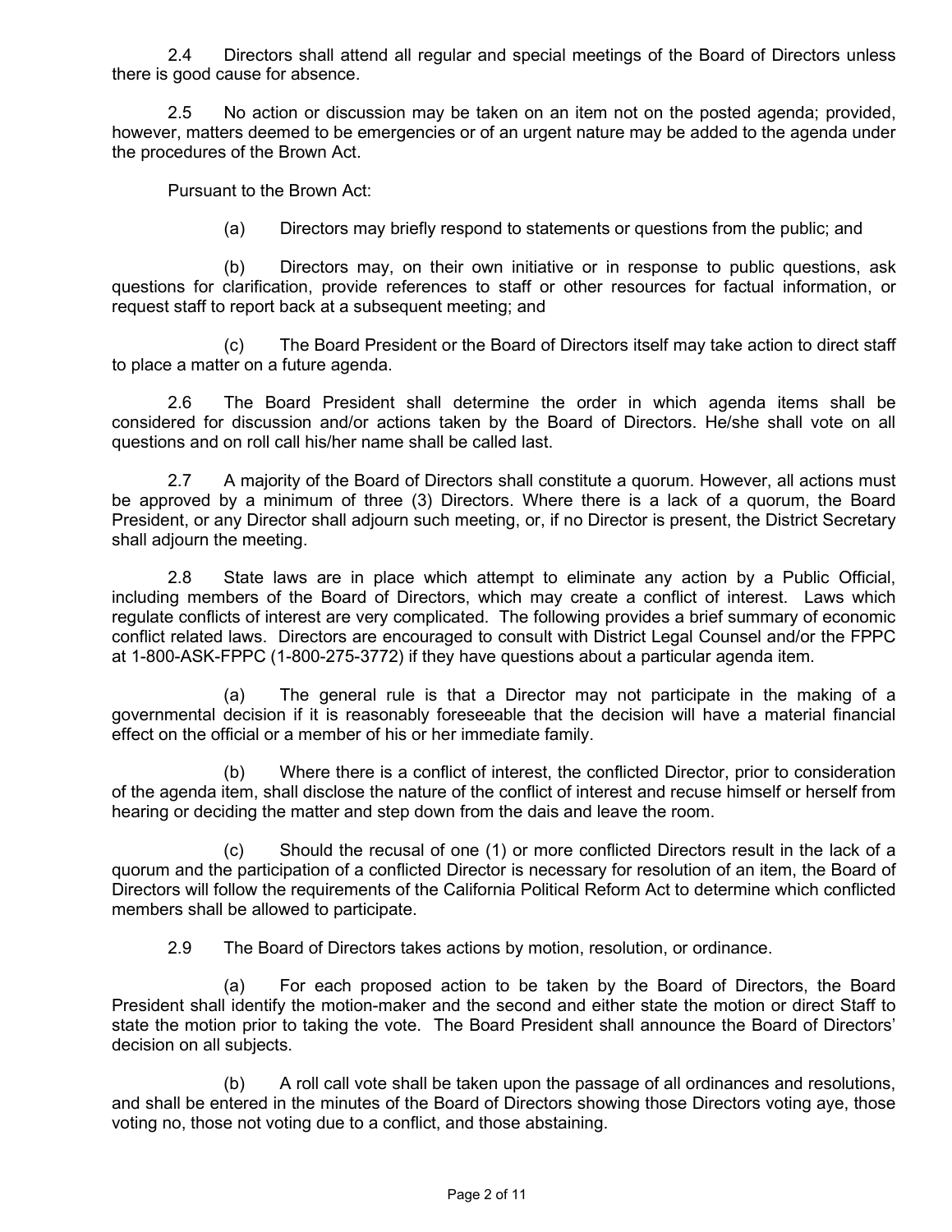(c) The passage of motions may be taken by voice vote. However, a roll call vote shall be taken on motions not passed unanimously by the Board of Directors.

(d) Unless a Director states that he or she is not voting because of a conflict of interest, his or her silence shall be recorded as an affirmative vote.

(e) When hearing matters in their quasi-judicial capacity, Directors shall disclose any relevant ex parte communications regarding that item prior to public comment.

2.10 The following applies to reconsideration of prior actions by the Board of Directors.

(a) After the passage of twelve (12) months from the effective date of the motion, resolution or ordinance, the matter may be placed on the agenda pursuant to below Section 3, or other provisions of the Brown Act.

(b) Prior to the passage of twelve (12) months, any Director or the General Manager may request the Board of Directors, by motion, to agree to reconsider a prior action by the Board of Directors at a subsequent meeting of the Board of Directors.

(c) The Board President, upon a determination that there is a need to take immediate action, may place an item on the agenda for reconsideration.

2.11 Any person attending a meeting of the Board of Directors may record the proceedings with a smartphone, an audio or video tape recorder, or a still or motion picture camera in the absence of a reasonable finding that the recording cannot continue without noise, illumination, or obstruction of view that constitutes or would constitute a persistent disruption of the proceedings.

2.12 All smartphones, video tape recorders, still and/or motion picture cameras shall remain stationary and shall be located and operated from behind the public speaker's podium once the meeting begins. The President retains the discretion to alter these guidelines, including the authority to require that all smartphones, video tape recorders, still and/or motion picture cameras recording the meeting be located in the back of the room.

## 3. AGENDAS

3.1 The General Manager, in cooperation with the Board President and Board Vice President, shall prepare the agenda for each regular and special meeting of the Board of Directors. A Director may contact either the General Manager or the Board President and request an item to be placed on the regular meeting agenda no later than 4:30 p.m. twelve (12) calendar days prior to the meeting date. Such a request must also be submitted in writing either at the time of communication with the General Manager or the Board President, or delivered to the office within the next working day.

3.2 Those items on the District Agenda which are considered to be of a routine and noncontroversial nature are placed on the "Consent Agenda". These items shall be approved, adopted, and accepted, etc. by one (1) motion of the Board of Directors; for example, approval of Minutes, approval of Warrants, various Resolutions accepting developer improvements, minor budgetary items, status reports, and routine District operations.

(a) Directors may request that an item be removed from the "Consent Agenda", and the Board of Directors will then take action separately on that item. Members of the public will be given an opportunity to provide public comment on the "Consent Agenda"; however, only a member of the Board of Directors can remove an item from the "Consent Agenda". Items which are removed ("pulled") from the "Consent Agenda" will typically be considered at the conclusion of the regular Agenda unless a majority of the Board of Directors chooses an earlier time.

(b) When a Director has a minor question or requests clarification concerning a consent item which will not involve extended discussion, Staff may respond without "pulling" the item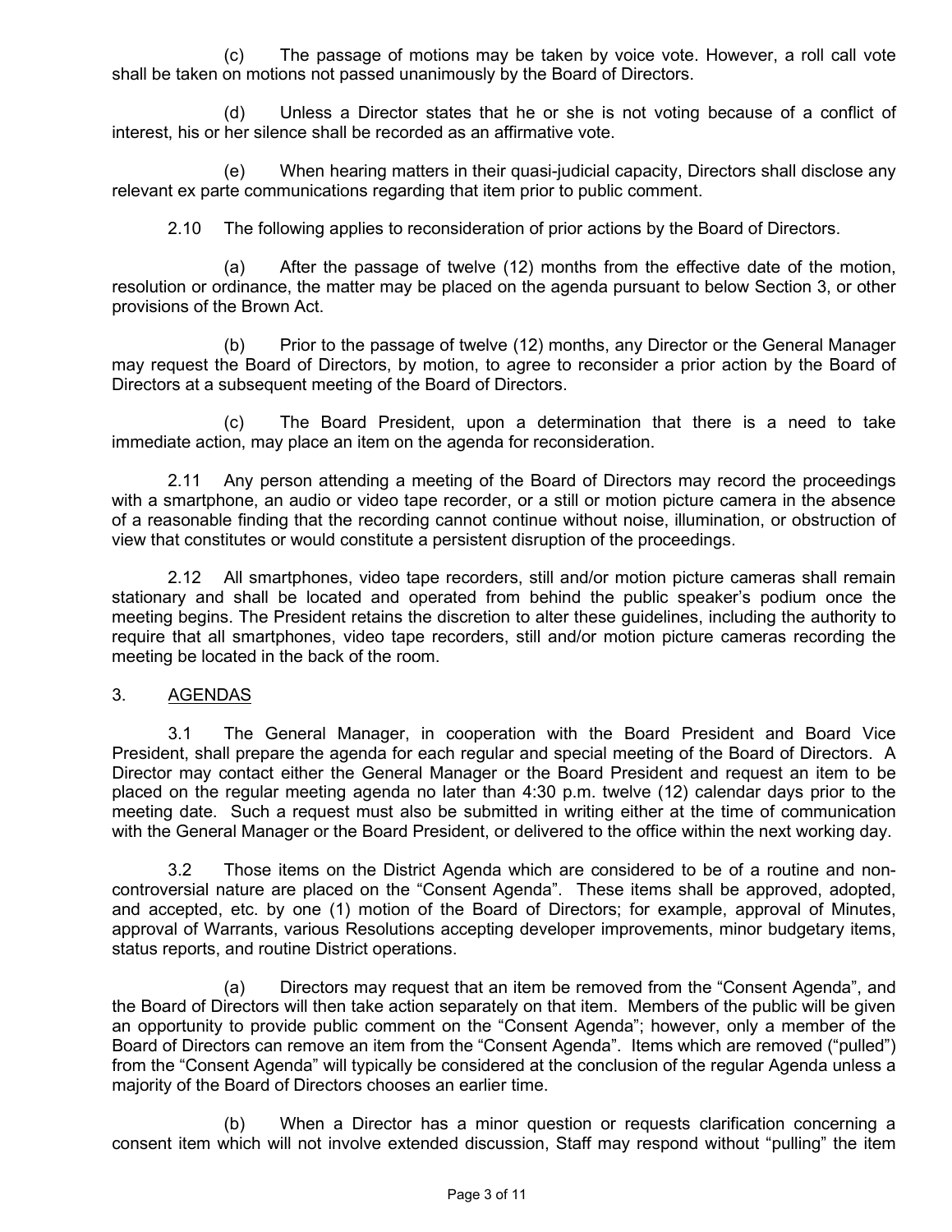from the "Consent Agenda". Directors are encouraged to seek clarifications prior to the meeting if possible.

(c) When a Director wishes to consider/"pull" an item simply to register a dissenting vote, an abstention or conflict of interest, the Director shall inform the President that he/she wishes to register a dissenting vote, an abstention or conflict of interest, on a particular item without discussion. The item will be considered along with the rest of the Consent Agenda, and the District Secretary shall register a "no" vote, an abstention or conflict of interest, in the minutes on the item identified by the Director.

#### 4. PUBLIC COMMENT AND RULES OF DECORUM

4.1 Policy. The purpose of oral presentation at meetings of the Board of Directors, as well as written presentations, is to formally communicate to the Board of Directors on either (a) matters listed on the Agenda, or (b) matters that are within the jurisdiction of the Board of Directors during general public comment. Such presentations are helpful to the Board of Directors in its decision-making process. The Board of Directors welcomes information and expressions of opinion from members of the public on any item which it may be considering. However, the Board of Directors is not required to provide a public forum for remarks or conduct in violation of the Rules of Decorum.

4.2 Public Comment. Subject to the following rules, the Board of Directors shall set aside thirty (30) minutes on each agenda item for public comment:

(a) The Board President, after consideration of the length of the Agenda, the nature of the agenda item, and the meeting limitations of above Section 2.2, may expand or further limit the thirty (30) minute time allocation for public comment.

(b) Each public commenter shall be limited to three (3) minutes unless shortened or extended by the President with consideration of the length of the Agenda, the nature of the agenda item, and the meeting limitations of above Section 2.2.

4.3 Rules of Decorum. The below rules of decorum shall apply to public comment and attendance at District meetings.

(a) Members of the audience shall not engage in disorderly or boisterous conduct, including the utterance of loud, threatening or abusive language, whistling, stamping of feet, clapping and talking (other than giving public comment) or other acts which disrupts the orderly conduct of the meeting of the Board of Directors.

(b) Members of the audience who wish to address the Board of Directors on a particular item on the Agenda shall line up behind the podium or sit in the front two (2) rows next to the podium.

(c) No person shall address the Board of Directors without first being recognized by the President.

(d) Persons addressing the Board of Directors are requested to state their name and their general place of residence.

(e) Public comment and public testimony shall be directed to the Board President and shall be addressed to the Board of Directors as a whole. Persons addressing the Board of Directors shall not engage in a dialogue with individual Directors, District staff or members of the audience. The President shall determine whether, or in what manner, the District will respond to questions.

(f) Persons addressing the Board of Directors are limited to one (1) opportunity per Agenda item unless otherwise directed by the President in his/her discretion.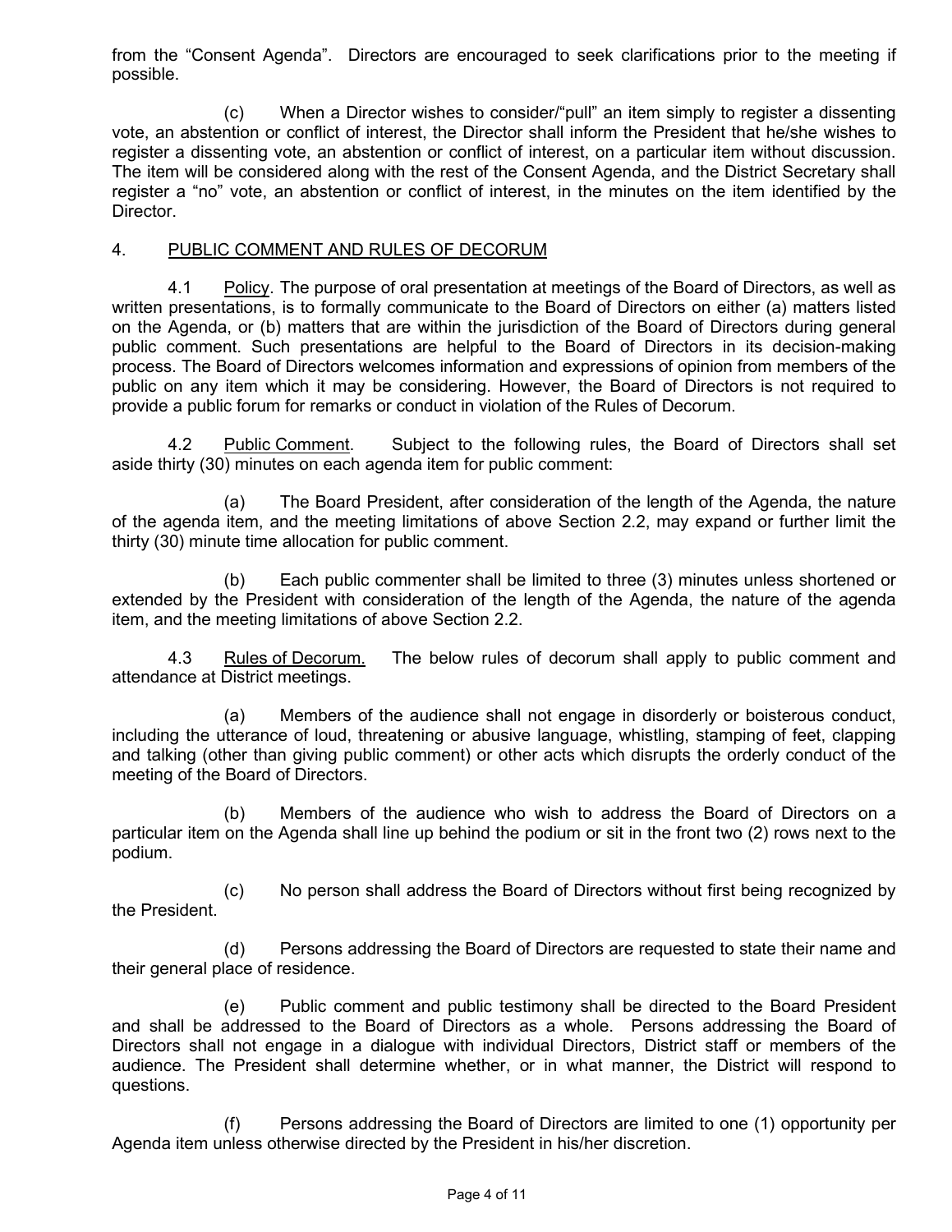(g) A person cannot defer his/her time allocation to another person.

(h) When a group or organization wishes to address the Board on the same subject, the Chairperson may request that a spokesperson be chosen to speak for that group. The spokesperson's three (3) minute time allocation may be extended by the Board President in his/her discretion.

(i) Persons addressing the Board of Directors shall confine the subject matter of their comments to the Agenda item being considered by the Board of Directors.

(j) Each person addressing the Board of Directors shall do so in an orderly and civil manner and shall not engage in conduct which disrupts the orderly conduct of the meeting of the Board of Directors.

(k) The Board President may rule a speaker out of order who is unduly repetitious or extending discussion of irrelevance.

(l) Except as provided below, persons who reference or read from documents such as reports, exhibits, or letters as part of his/her comment to the Board of Directors shall lodge the document (or a copy) with the District Secretary at the end of the comment, to allow the document to be appropriately referenced in the meeting Minutes and to allow District staff the opportunity to review and respond to the document. The Board President has the discretion to strike a speaker's comments from the record for failure to lodge the referenced documents. Upon request, the lodged documents shall be returned to the speaker after 1:00 p.m. on the day following the meeting.

## Exceptions:

- Speaker's presentation outline, however, documents referenced in the outline shall be lodged.
- Documents that are in the Agenda packet.
- Documents that have been previously published by the District, so long as the speaker identifies the document by date, author and the pages referenced or read from.
- For voluminous documents the speaker need only lodge the cover sheet that identifies the author and date and the pages read from or referenced.

4.4 Enforcement of Rules of Decorum. Any person who violates the Rules of Decorum may, at the discretion of the Board President, be removed from the meeting. The Rules of Decorum shall be enforced in the following manner:

(a) Warning. The Board President shall warn the person who is violating the rules of decorum.

(b) Expulsion. If after receiving a warning from the Board President, the person persists in violating the rules of decorum the Board President shall order the person to leave the Board of Directors' meeting room for the remainder of the meeting.

(c) Assisted Removal. If such person does not voluntarily remove himself/herself, the President may order any law enforcement officer who is on duty at the meeting, or who may be summoned to the meeting, to remove the person from the Board of Directors' meeting room.

(d) Restoration of Order. If order cannot be restored by the removal of individuals who are disrupting the meeting, the meeting of the Board of Directors will be continued under the provisions of Government Code §54957.9.

4.5 Limitations (Government Code §59454.3(c)) The Rules of Decorum shall not be interpreted to prohibit public criticism of the policies, procedures, programs or services of the District, or the acts or omissions of the District Board of Directors.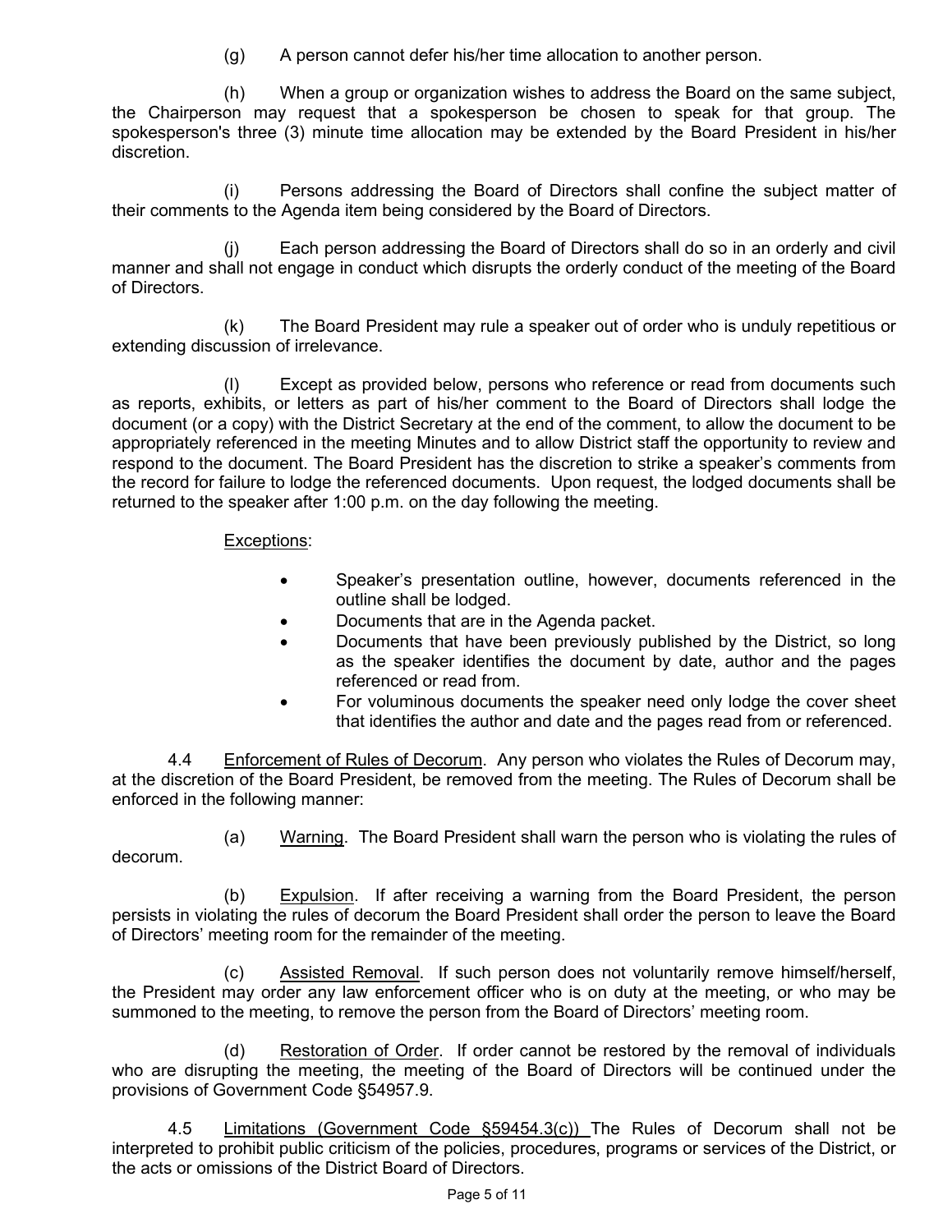# 5. PREPARATION OF MINUTES AND MAINTENANCE OF TAPES

5.1 The minutes of the meetings of the Board of Directors shall be kept by the District Secretary and shall be neatly produced and kept in a file for that purpose, with a record of each particular type of business transacted set off in paragraphs with proper sub-headings;

5.2 The District Secretary shall be required to make a record only of such business as was actually passed upon by a vote of the Board of Directors and, except as provided in below Sections 5.3 and 5.5, shall not be required to record any remarks of Board Members or any other person;

5.3 Directors may request for inclusion into the minutes brief comments pertinent to an agenda item, only at the meeting that item is discussed;

5.4 The District Secretary shall attempt to record the names and "community of residence" of persons addressing the Board of Directors, the title of the subject matter to which their remarks related, and whether they spoke in support or opposition to such matter; and

5.5 Whenever the Board of Directors acts in a quasi-judicial proceeding such as in assessment matters, the District Secretary shall compile a summary of the testimony of the witnesses.

5.6 Any tape or film record of a District meeting made for whatever purpose at the direction of the District shall be subject to inspection pursuant to the California Public Records Act. Consistent with Government Code §54953.5(b), the District will maintain the tapes and recordings for a thirty (30) day period after the taping and/or recording. During the thirty (30) day period, the District will provide, without charge, a video or tape player for inspection of said tapes and/or recordings. In addition to the thirty (30) day requirement, the District will attempt to maintain tapes/and or recordings, without legal obligation to do so, for a minimum of ten (10) years after the date of the taping or recording. However, during this extended period, the District may not be able to provide a video or tape player to facilitate inspections.

# 6. AUTHORITY OF DIRECTORS

6.1 The Board of Directors is the unit of authority within the District. Apart from his/her normal function as a part of this unit, Directors have no individual authority. As individuals, Directors may not commit the District to any policy, act or expenditure.

6.2 Members of the Board of Directors shall exercise their independent judgment on behalf of the interest of the entire District, including the residents, property owners and the public as a whole.

6.3 Directors do not represent any fractional segment of the community, but are, rather, a part of the body which represents and acts for the community as a whole.

6.4 The primary responsibility of the Board of Directors is the formulation and evaluation of policy. Routine matters concerning the operational aspects of the District are to be delegated to professional staff members of the District.

## 7. AUTHORITY OF GENERAL MANAGER

7.1 The General Manager shall be responsible for those activities, functions, and duties pursuant to contract.

## 8. DIRECTOR GUIDELINES

8.1 Directors shall prepare themselves to discuss agenda items at meetings of the Board of Directors. Information may be requested from staff or exchanged between Directors before meetings.

8.2 Directors shall at all times conduct themselves with courtesy to each other, to staff and to members of the audience present at meetings of the Board of Directors.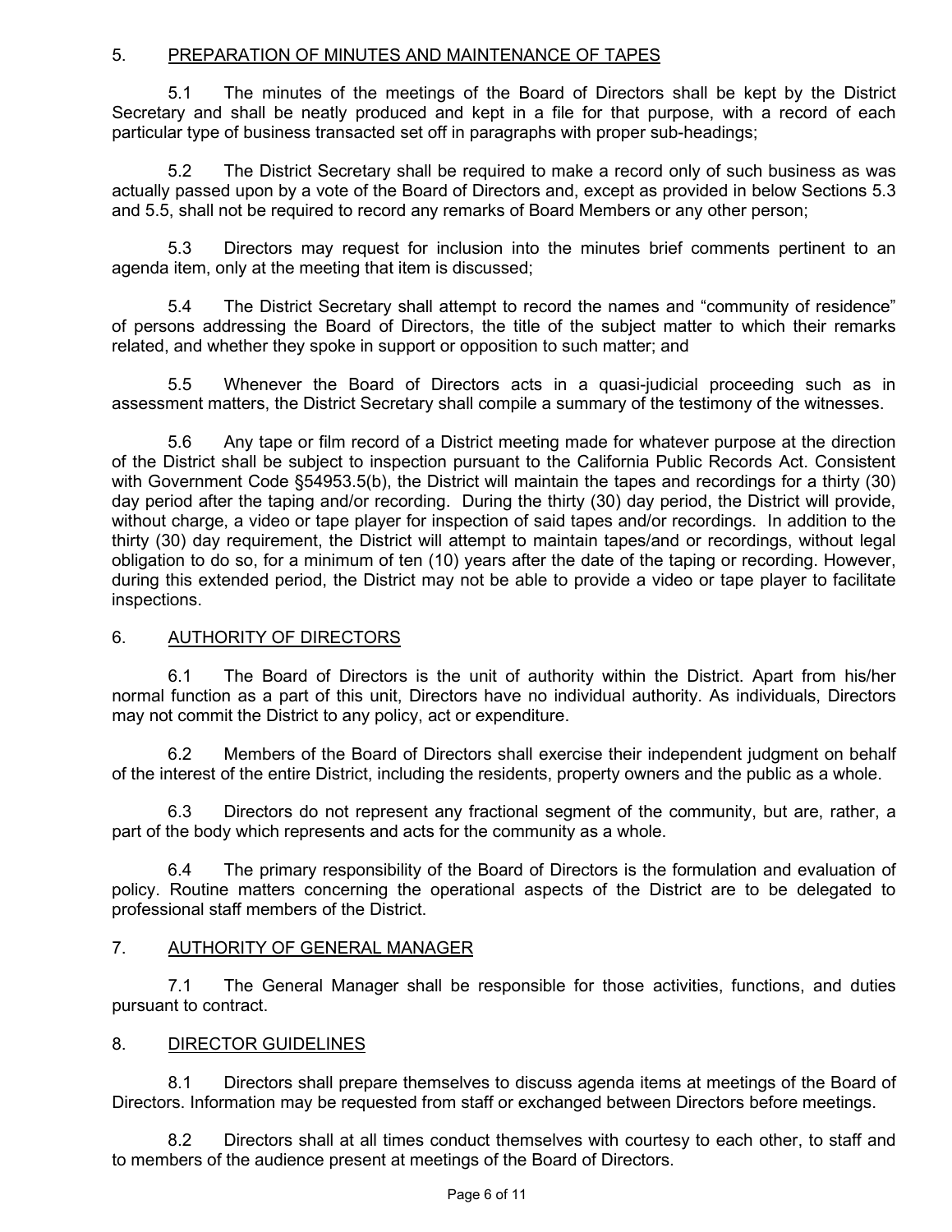8.3 Differing viewpoints are healthy in the decision-making process. Individuals have the right to disagree with ideas and opinions, without being confrontational. Once the Board of Directors takes action, Directors shall commit to supporting said action and not to create barriers to the implementation of said action.

8.4 Directors, by making a request to the General Manager, shall have access to information relative to the operation of the District, including but not limited to statistical information, information serving as the basis for certain actions of Staff, justification for Staff recommendations, etc. If the General Manager cannot timely provide the requested information by reason of information deficiency, or major interruption in work schedules, workloads, and priorities, then the General Manager shall inform the individual Director why the information is not or cannot be made available. Directors shall not request information directly from District staff, and staff shall communicate to Directors only through the General Manager.

8.5 In handling complaints from residents and property owners of the District, said complaints should be referred directly to the General Manager.

8.6 When responding to constituent request and concerns, Directors should respond to individuals in a positive manner and route their questions to the General Manager.

8.7 When approached by District personnel concerning specific District policy, Directors should direct inquires to the General Manager. The chain of command shall be followed.

8.8 In seeking clarification for policy-related concerns, especially those involving personnel, legal action, land acquisition and development, finances, and programming, said concerns shall be referred directly to the General Manager.

8.9 The Directors and General Manager shall develop and follow a written policy to facilitate open discussions between District Management and Directors regarding current issues, Directors concerns, and District projects.

8.10 Except during an open and public meeting, a majority of the Board of Directors shall not use a series of communications of any kind, directly or through intermediaries, to discuss, deliberate, or take action on any item of business that is within the subject matter of the District.

8.11 Section 8.10 shall not be construed as preventing District management staff from engaging in separate conversations or communications with Directors in order to answer questions or provide information regarding a matter that is within the subject matter jurisdiction of the District, so long as that management staff person does not communicate to Directors the comments or positions of any other directors.

## 9. DIRECTOR COMPENSATION

9.1 Each Director is authorized to receive one hundred dollars (\$100.00) as compensation for each regular, adjourned or special meeting of the Board of Directors, each required training session, each Standing Committee meeting of which said Director is either the Chairperson or Vice Chairperson, each ad Hoc Committee meeting, each non-District meeting assigned by the Board President to a Board member at the beginning of each calendar year or other function/meeting attended by him/her as a representative of the District at the direction of the Board of Directors.

9.2 Each Director shall submit his/her compensation request no later than ninety (90) days after attendance at each meeting referenced in above section 9.1, however in no case shall a compensation request be submitted later than July 31 for a meeting attended in the previous fiscal year.

9.3 Pursuant to the requirements of Government Code §61047, in order to receive compensation for a non-District meeting assigned by the Board President to a Board member at the beginning of each calendar year or other function/meeting attended by him/her as a representative of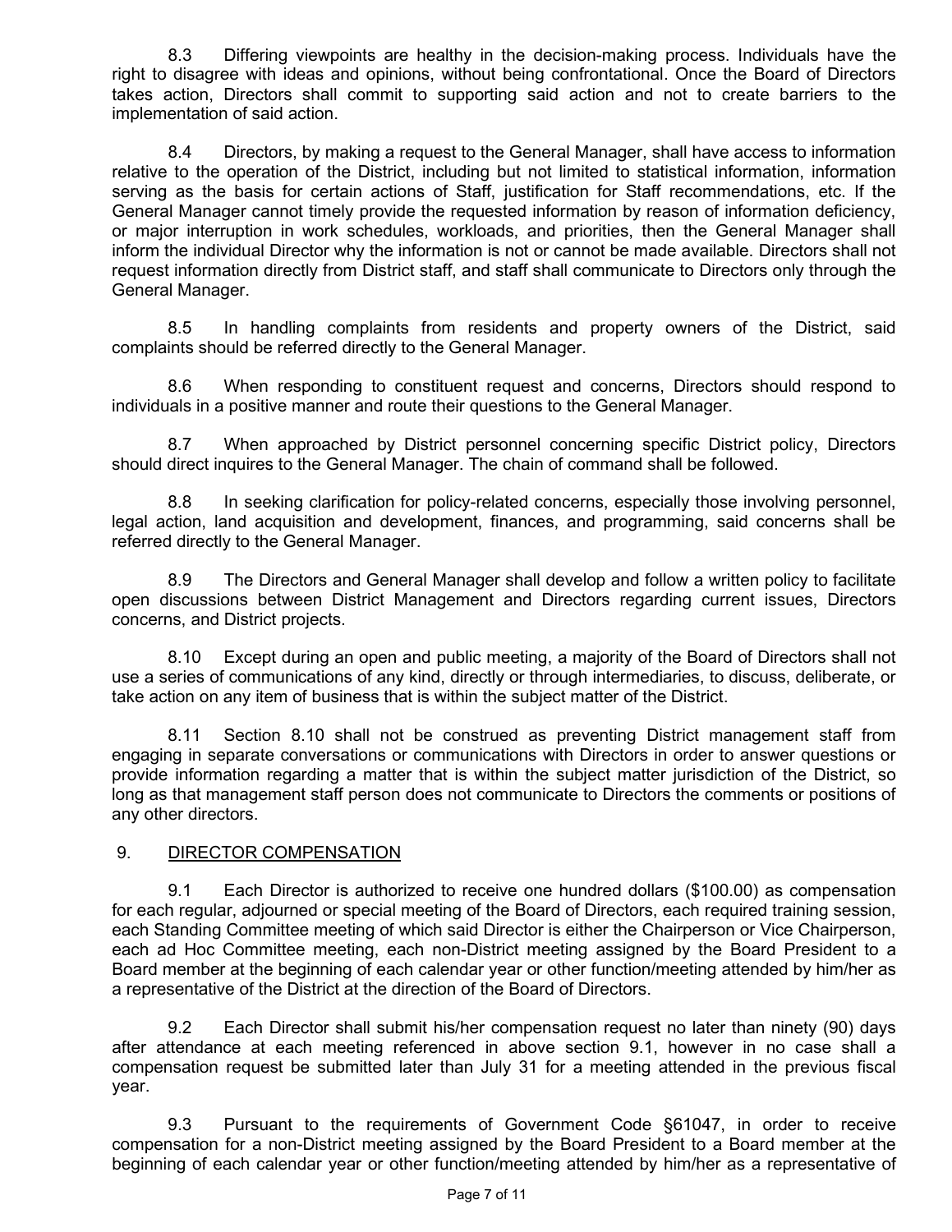the District at the direction of the Board of Directors, a Board member must deliver a written report at the next Board of Directors' meeting following the meeting or event unless said non-District meeting occurs after the Agenda for said Board of Director's Meeting has been posted in which case the written report shall be delivered prior to the following Board of Director's meeting.

9.4 The Board President or in his/her absence the Vice President is authorized to receive one hundred dollars (\$100.00) as compensation for each County or State agency meeting attended by him/her, when he/she determines that District representation is necessary to protect and/or advance the interest of the District.

9.5 In no event shall Director compensation exceed \$100.00 per day.

9.6 Pursuant to Government Code §61047 *et seq*., Director compensation shall not exceed \$600.00 in any one (1) calendar month.

## 10. DIRECTOR REIMBURSEMENT

10.1 The Travel and Reimbursement Policy of the District governs all reimbursements of expenses to Directors.

## 11. COMMITTEES

11.1 Standing Committees.

The Board of Directors may create and abolish Standing Committees at its discretion. Standing Committees shall be advisory committees to the Board of Directors and shall not commit the District to any policy, act or expenditure. Each Standing Committee shall consider District related issues assigned to it by the Board of Directors.

(a) Standing Committees shall conduct business at all times in a manner consistent with these Bylaws, applicable laws, and Board Policy.

(b) The General Manager, in cooperation with the Committee Chairperson, shall prepare the agenda for each Standing Committee meeting. Nothing may be placed on the agenda of any Committee that is not included in that Standing Committee's Work Plan or in other separate direction from the Board of Directors. Consideration of any other matters are *ultra vires* and void acts.

(c) Each Standing Committee shall meet at most monthly as determined by the Committee Chairperson, provided there is pending consideration of something within the Committee's Work Plan or specific direction from the Board of Directors. There are no quorum requirements for Standing Committee meetings. Recommendations to the Board of Directors shall include all opinions of members of the Standing Committee on each issue raised for their recommendation and shall include the number of members concurring in each opinion. The opinion receiving the most concurrence is the majority report. Other opinions are minority reports. Summary notes for each meeting of each Standing Committee shall be forwarded to the Board of Directors as a public record.

(d) Subject to the availability of public membership, Standing Committees shall be comprised of up to five (5) public members, none of whom shall be Directors; and one (1) Director appointed by the Board President as the non-voting Chairperson and one (1) Director appointed by the Board President as Vice Chairperson. In the absence of both Chairperson and Vice Chairperson, the Board President may assign a Board Member to temporarily act as the Committee Chairperson in order that the Standing Committee may meet as established by the previously adopted schedule.

Depending on the number of applications, the Board of Directors retains the discretion to alter Standing Committee membership on a case-by-case basis.

(e) The General Manager shall be an ex-officio member of all Standing Committees. The Committee Chairperson and Vice Chairperson are non-voting members appointed for the sole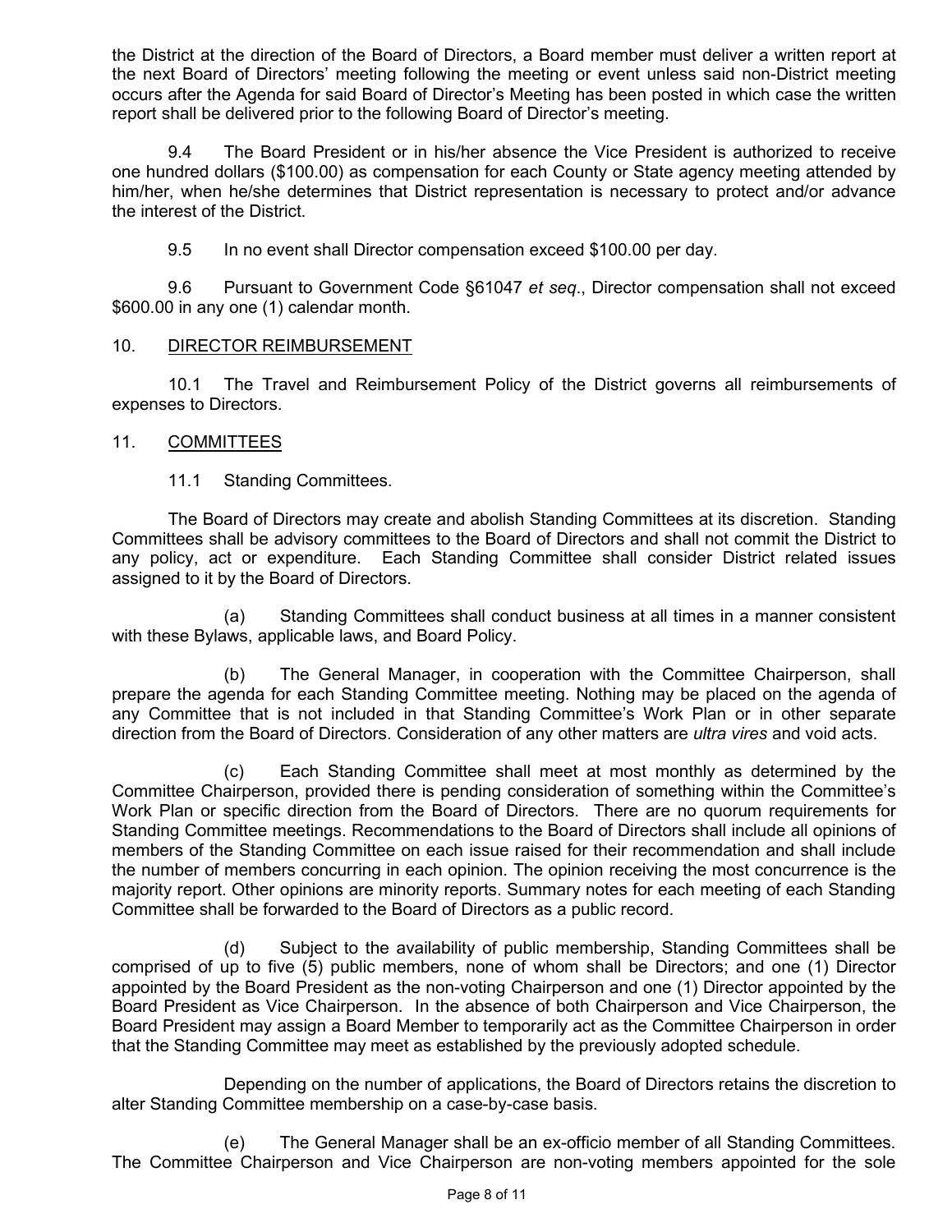purpose of conducting the meeting, enabling conversation, facilitating discussions, and forwarding recommendations to the Board of Directors.

(f) Each Director shall appoint one (1) voting member to each Standing Committee. The appointee shall serve at the pleasure of the Director who appointed them with no specific term other than if the appointing Director is no longer a member of the Board of Directors that appointee's term shall automatically terminate. The Board of Directors may also remove any Standing Committee member with or without cause.

(g) Members of the public shall be eligible to serve on only one (1) Standing Committee at a time. Members of the public must reside within the Los Osos Community Services District Boundary to be eligible to serve on a Standing Committee, with the sole exception of the Emergency Services Advisory Committee (ESAC) whose members must either reside within the boundaries of Los Osos Community Services District or County Service Area No. 9, Zone I.

(h) The General Manager shall prepare an appointments list of all Standing Committees. This list shall be known as the local appointment list and will be provided to the Board of Directors at the first meeting in February or other date established by the Board of Directors.

(i) The local appointment list shall be made available to the members of the public and shall be posted at the District office and the District's web site.

(j) Whenever a vacancy occurs on a Standing Committee, a vacancy notice shall be posted at the District office, the public library, the District's web site, and other places as directed by the Board of Directors, not earlier than twenty (20) days before, or not later than twenty (20) days after the vacancy occurs inviting the public to apply for appointment as a committee member. Appointment of Standing Committee members shall not be made for at least ten (10) working days after the posting of the Notice at the District's office.

(k) Notwithstanding above Section 11.1(j), the appointing Director may, if it finds an emergency exists, fill the unscheduled vacancy immediately. The person appointed to fill the vacancy shall serve only on an acting basis until final appointment is made pursuant to Section 11.1(j), above.

(l) A Standing Committee member term shall automatically terminate if he/she has three (3) unexcused absences or misses four (4) meetings in one (1) calendar year.

(m) All Standing Committee members will receive Brown Act training annually and all meetings shall be conducted as public meetings in accordance with the Brown Act.

(n) The Board President may appoint persons to a subcommittee to assist a Standing Committee in making recommendations to the Board of Directors. The duties of the subcommittee shall be outlined at the time of appointment and the subcommittee shall be considered dissolved when its final report has been made to the Standing Committee.

11.2 *Ad Hoc* Committees. The Board President shall appoint such *ad hoc* committees comprised of two (2) or less Directors as may be deemed necessary or advisable by himself/herself and/or the Board of Directors. The duties of the *ad hoc* committees shall be outlined at the time of appointment, and the committee shall be considered dissolved when its final report has been made. *Ad hoc* committees shall timely provide the District General Manager with their recommendations and/or reports.

## 12. ETHICS TRAINING

12.1 Ethics Training (AB1234)

(a) Pursuant to Government Code §53234 *et seq*., all Directors and designated District personnel shall receive at least two (2) hours of ethics training every two years.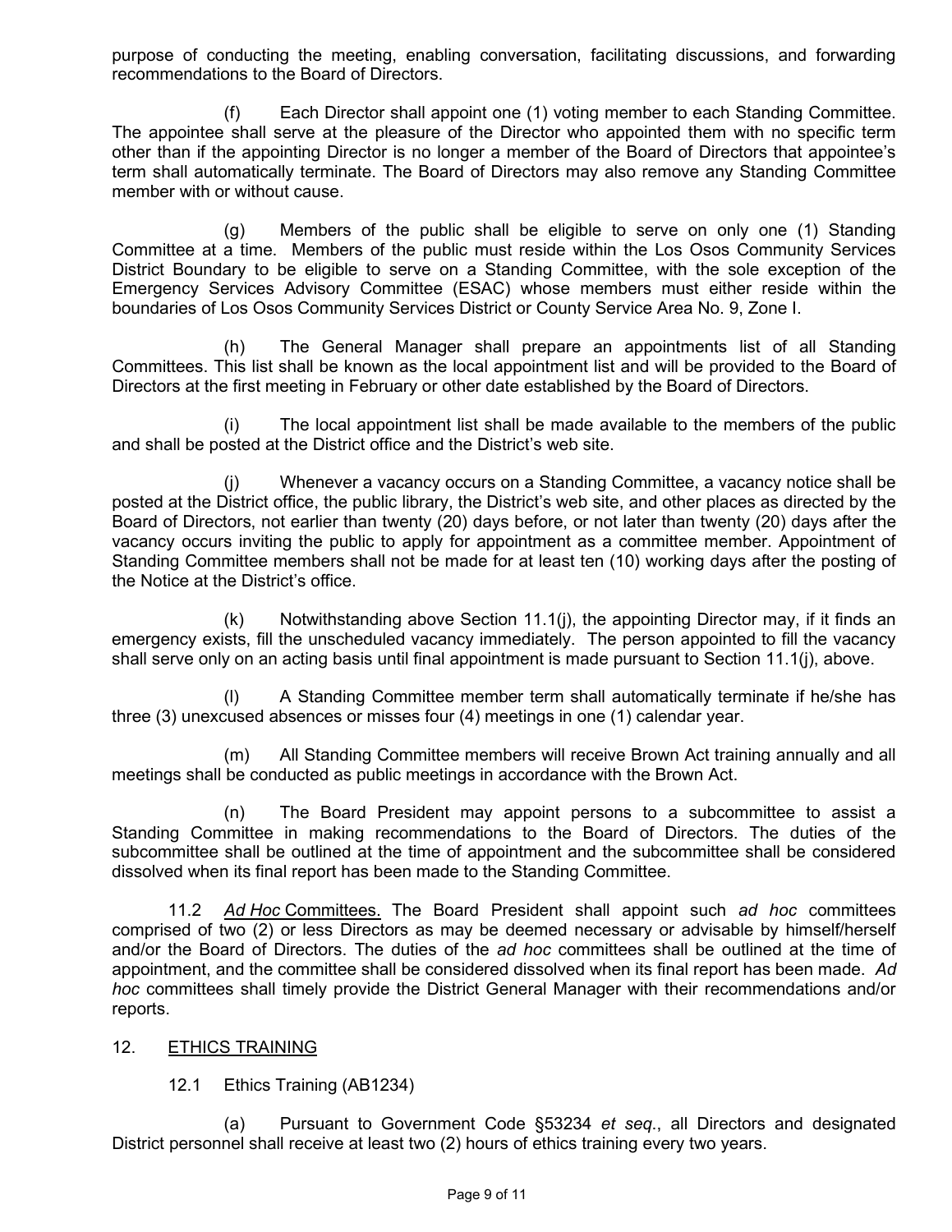(b) Each newly elected Board member and designated District personnel shall receive ethics training no later than six (6) months from the first day of service with the District and thereafter shall receive ethics training at least once every two (2) years.

#### 12.2 Harassment Prevention Training (AB1825)

(a) Pursuant to the content of California's Fair Employment and Housing Act §7288.0 (c), all Directors and designated District personnel shall receive at least two (2) hours of sexual harassment training every two (2) years.

(b) Each newly elected Board member and designated District personnel shall receive harassment prevention training no later than six (6) months from the first day of service with the District and thereafter shall receive harassment prevention training at least once every two (2) years.

#### 13. CORRESPONDENCE DISTRIBUTION POLICY

13.1 All letters approved by the Board of Directors and/or signed by the President on behalf of the District shall be distributed to the Board of Directors as herein provided.

13.2 All letters and other documents received by the District that are of District-wide concern as determined by District staff shall be delivered to the Board of Directors as herein provided.

13.3 All letters and other documents to be delivered to the Board of Directors shall be accumulated and placed in each Director's Information Packet and delivered with the Agenda when a meeting of the Board of Directors is scheduled. Items of a more urgent matter will be e-mailed to all Directors and placed in Director's mailboxes.

#### 14. BOARD OF DIRECTORS BYLAW REVIEW POLICY

14.1 The Board of Directors Bylaw Policy shall be reviewed annually at the first regular meeting in January and considered for adoption at the first regular meeting in February.

#### 15. RESTRICTIONS ON RULES

15.1 The rules contained herein shall govern the Board of Directors in all cases to which they are applicable and to the extent that they are not inconsistent with State or Federal laws.

15.2 The Board of Directors, by resolution, may amend these bylaws from time to time.

Originally Adopted December 3, 1998 Amended June 3, 1999 Amended March 22, 2000 Amended February 7, 2002 Amended March 20, 2003 Amended April 1, 2004 Amended March 3, 2005 Amended January 19, 2007 Amended April 19, 2007 Amended February 14, 2008 Amended February 5, 2009 Amended February 4, 2010 Amended December 2, 2010 Amended March 3, 2011 Amended April 7, 2011 Amended February 2, 2012 Amended June 7, 2012 Reaffirmed February 7, 2013